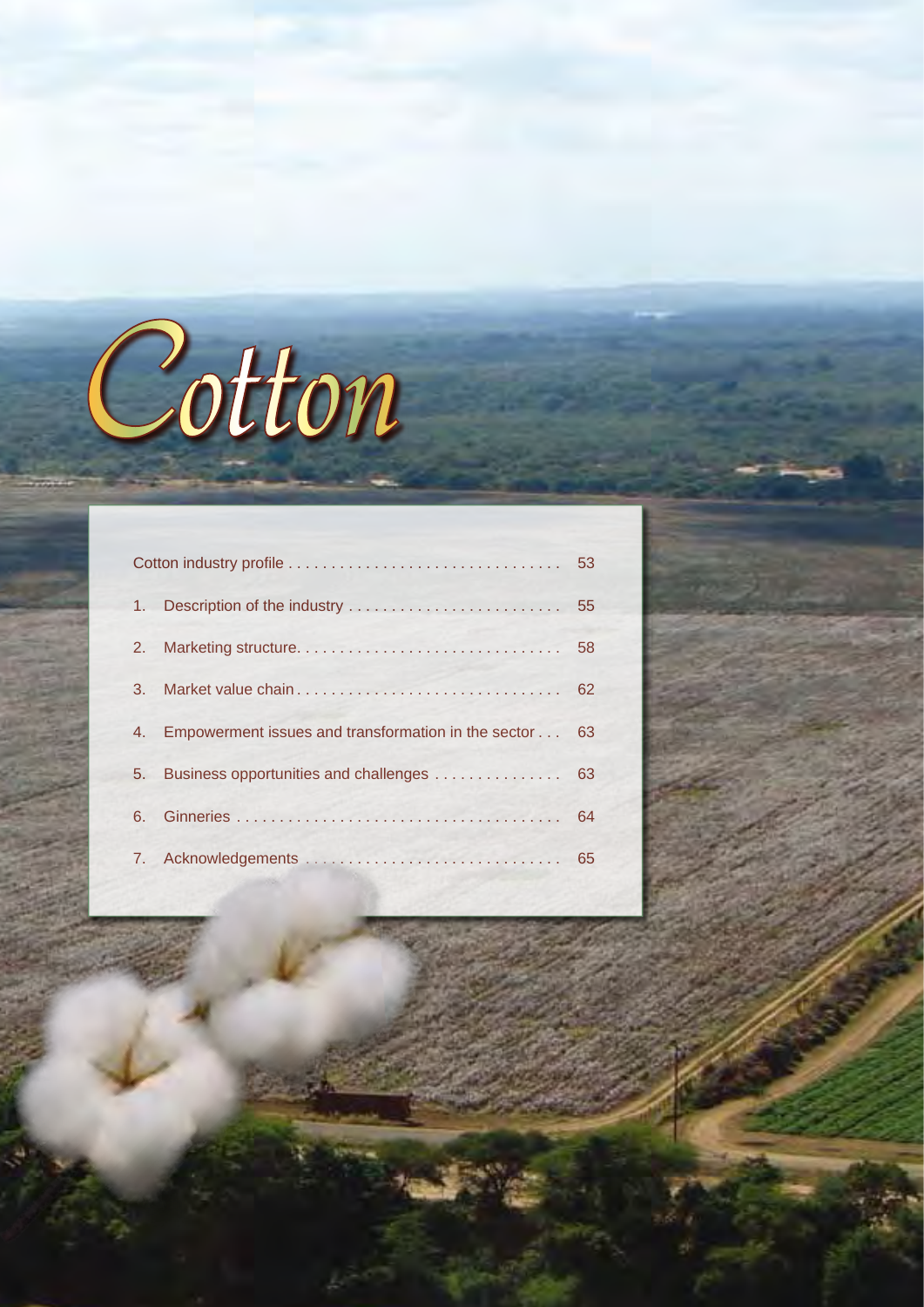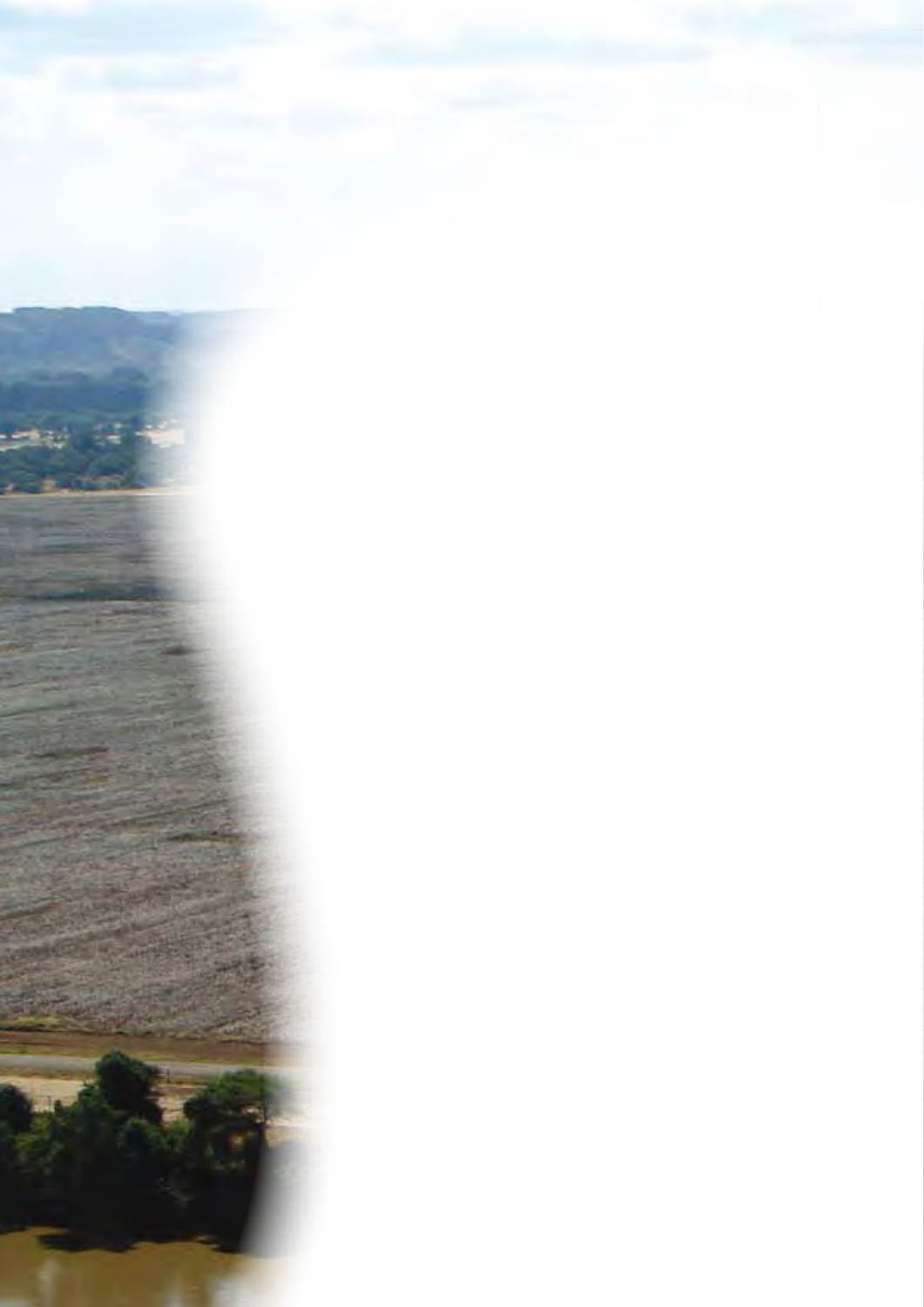## **COTTON INDUSTRY PROFILE**

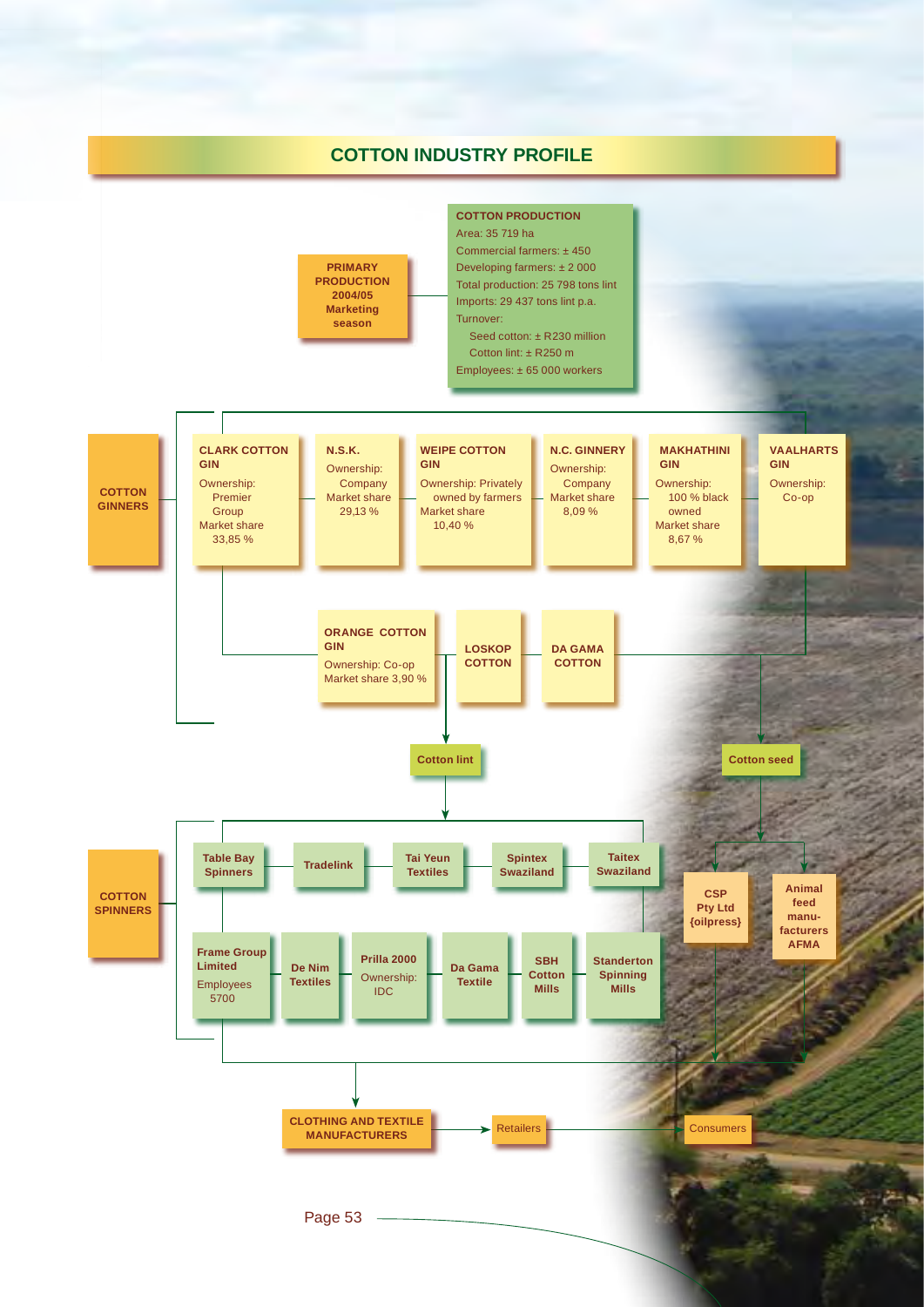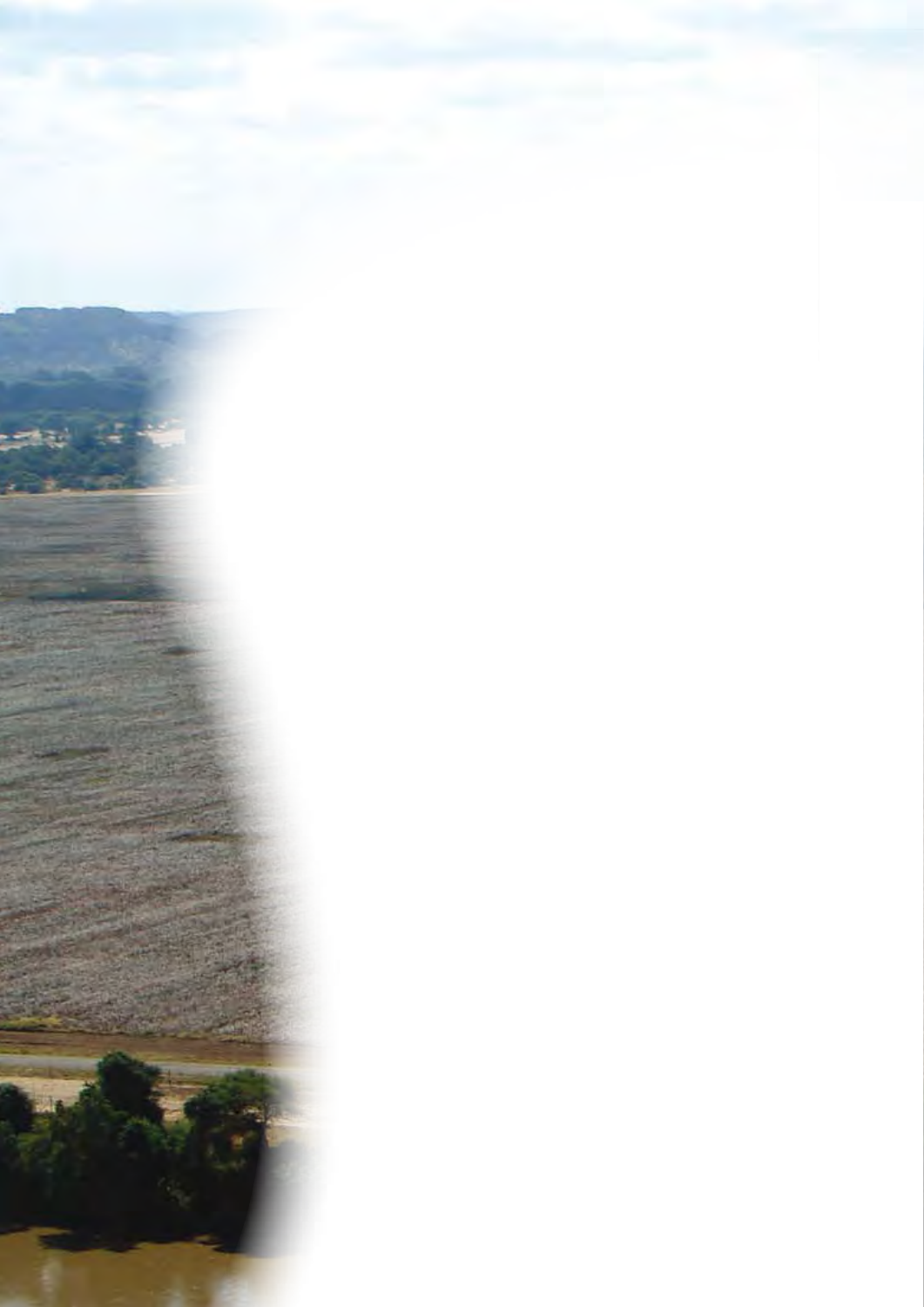

#### $\mathbf{1}$ **DESCRIPTION OF THE INDUSTRY**

Cotton remains the most versatile crop grown by mankind. It is noted for its versatility, appearance, performance and comfort and it provides useful products. It also creates thousands of jobs in South Africa as it moves from field to fabric. The cotton industry currently spends an estimated R223 million on agricultural inputs, pays an estimated R38 million in wages and produces raw material for the processing industry worth about R136 million. The contribution of the cotton industry to the Gross Value of Agricultural Production can be summarised in the figure below:



FIG. 1. Cotton - Gross Value of Agricultural Production **Source: Agricultural Statistics** 

## 1.1 Production areas

Cotton production areas in South Africa are as follows: Limpopo Province in the Springbok Flats from Bela-Bela to Mokopane, North West Province covering the areas of Taung, Stella, Delareyville and Maratsane, KwaZulu-Natal in the Makhathini Flats, Mpumalanga and Northern Cape in the Lower Orange River, Vaalharts, Douglas and Prieska districts.

In the SADC region cotton is also produced in countries such as Namibia, Swaziland, Botswana, Malawi, Angola, Mozambique, Tanzania, Democratic Republic of Congo (DRC), Zambia and Zimbabwe.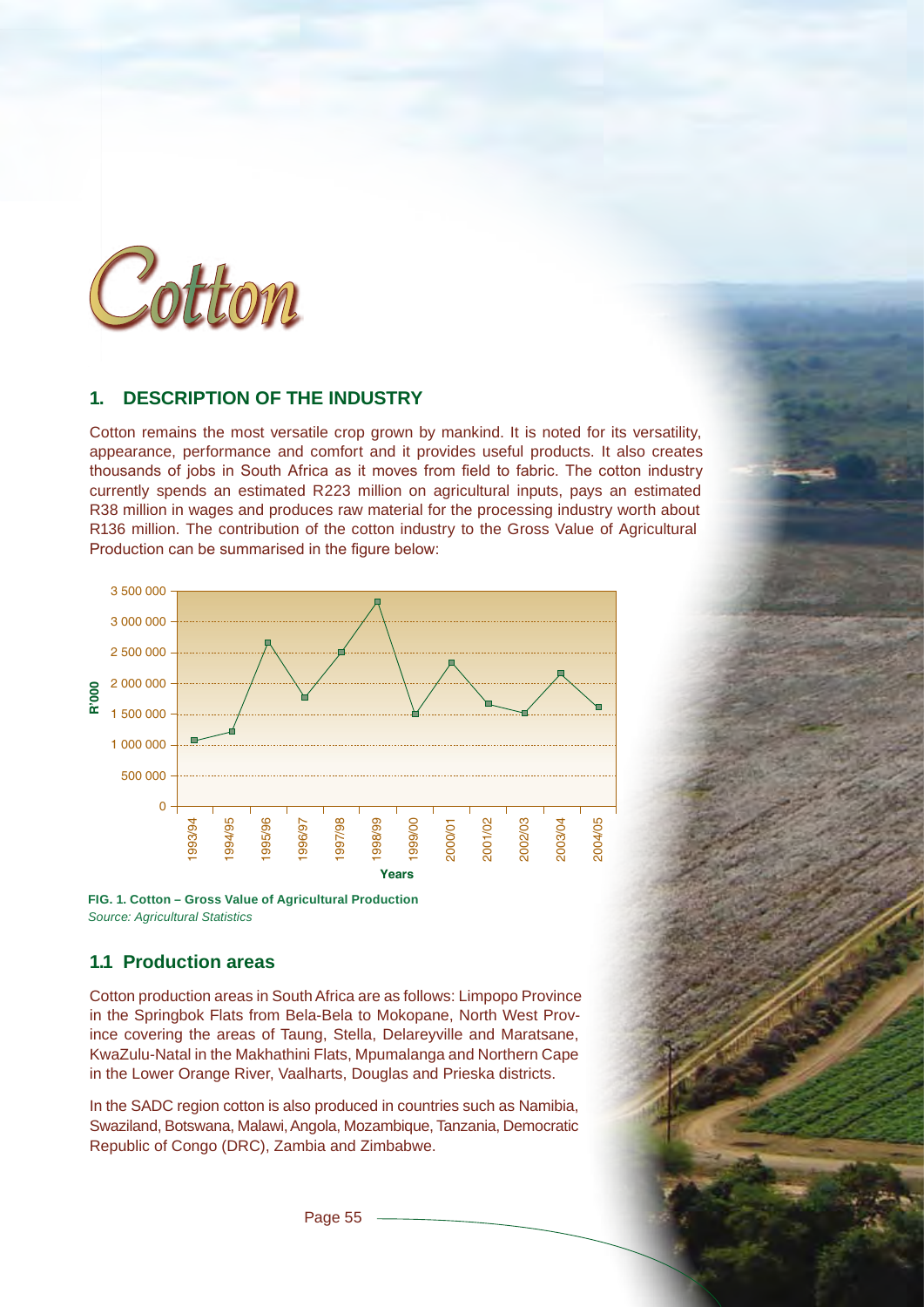

#### **1.2 Production**

During the 2004/05 production year 21 987 ha were dedicated to cotton production in South Africa, with 13 121 ha under irrigation and 8 866 ha under dryland conditions.

According to the Cotton Crop Report by Cotton SA for the 2004/05 production year and as can be seen from Fig. 2, the greatest quantities of cotton lint are produced in the Mpumalanga Province with a quantiy of 41 608 bales followed by Northern Cape with 22 815 bales and Limpopo Province producing 20 301 bales. The least cotton is produced in the North West Province with 1 567 bales of cotton lint for the 2004/05 production year.

The area devoted to cotton production over the past few years has gradually been declining as can be seen in Table 1. This is the result of the fact that large cotton



FIG. 2. Cotton production in South Africa Source: Cotton SA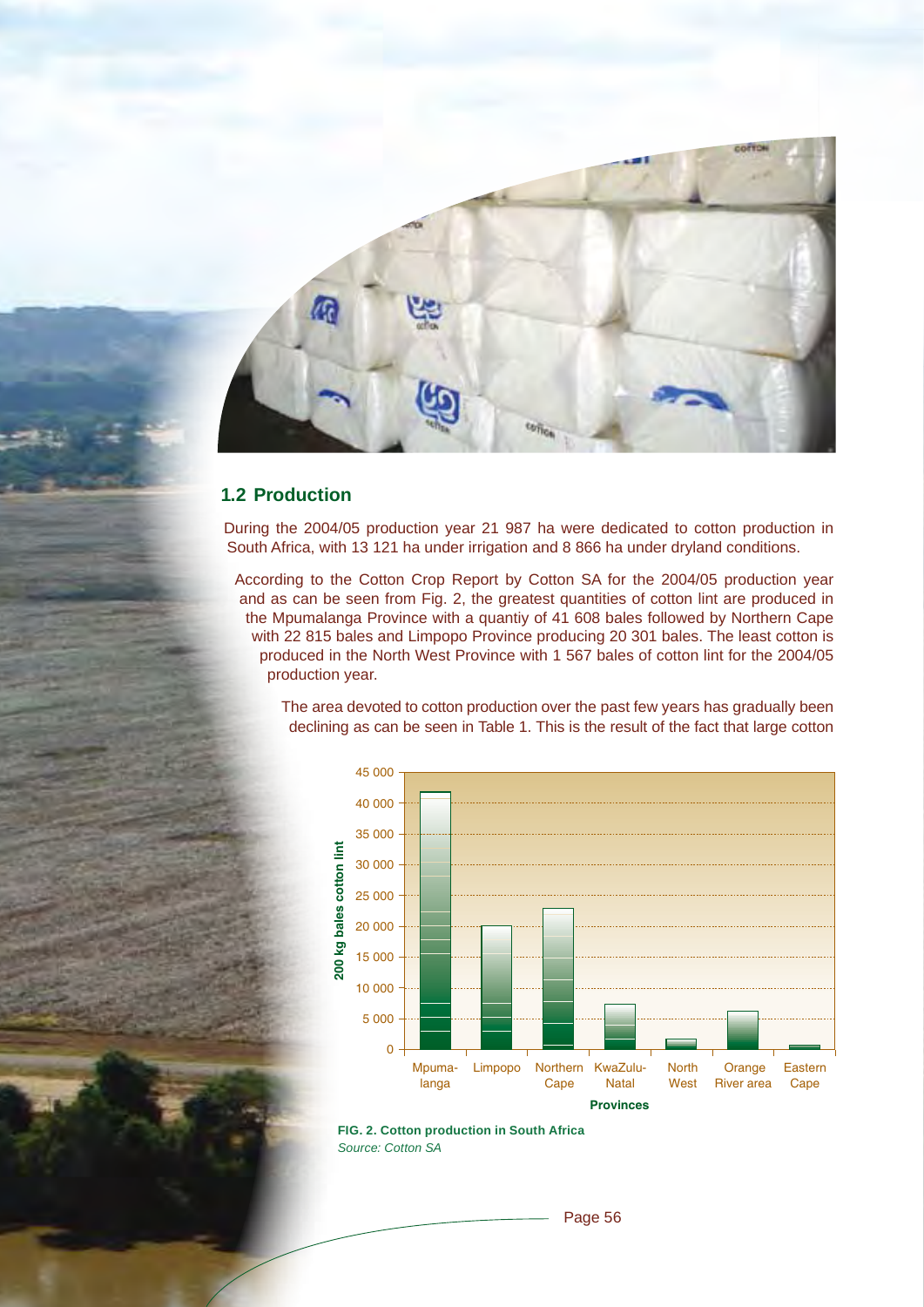areas (irrigation areas (irrigation and dryland) have been planted and have been planted to maize, wheat and sunflower because to maize, wheat and sunflower because of more favourable price prospects for these crops of more favourable price prospects for these crops<br>in relation to cotton. The switch to alternative crops can mainly be ascribed to the level of international cotton prices which have lately been very low as a result of subsidies and government support by developed countries.

#### **TABLE 1. Cotton: area planted and production**

| Year                          | 1994/95 | 1995/96 | 1996/97 | 1997/98 | 1998/99 | 1999/2000 | 2000/01 | 2001/02  | 2002/03  | 2003/04 |
|-------------------------------|---------|---------|---------|---------|---------|-----------|---------|----------|----------|---------|
| Area<br>planted<br>(1 000 ha) | 54      | 90      | 83      | 90      | 99      | 51        | 57      | 39       | 23       | 36      |
| Lint<br>(tons)                | 21 4 72 | 37 699  | 24 180  | 34 507  | 44 926  | 25 7 5 7  | 33 893  | 17 3 8 4 | 15 2 8 5 | 25 7 98 |
| <b>Seed</b><br>(tons)         | 37 4 22 | 65 704  | 42 142  | 60 141  | 78 299  | 44 891    | 59 070  | 30 298   | 26 639   | 44 962  |

*Source: Cotton SA*

According to Cotton SA, production of cotton lint by South African ginners for the 2004/05 marketing year was about 28 021 tons, which represents a 71 % increase over the previous season. A total of 25 798 tons were produced from RSA grown seed cotton, while the balance of 2 223 tons relates to seed cotton purchases from neighbouring countries, 50 % of which came from Swaziland.

Various SADC countries are also major producers of cotton. Tanzania is the biggest producer, accounting for about 31 % of the region's cotton output in the 2004/05 marketing year. Cotton production during 2004/05 can be summarised as follows:





Page 57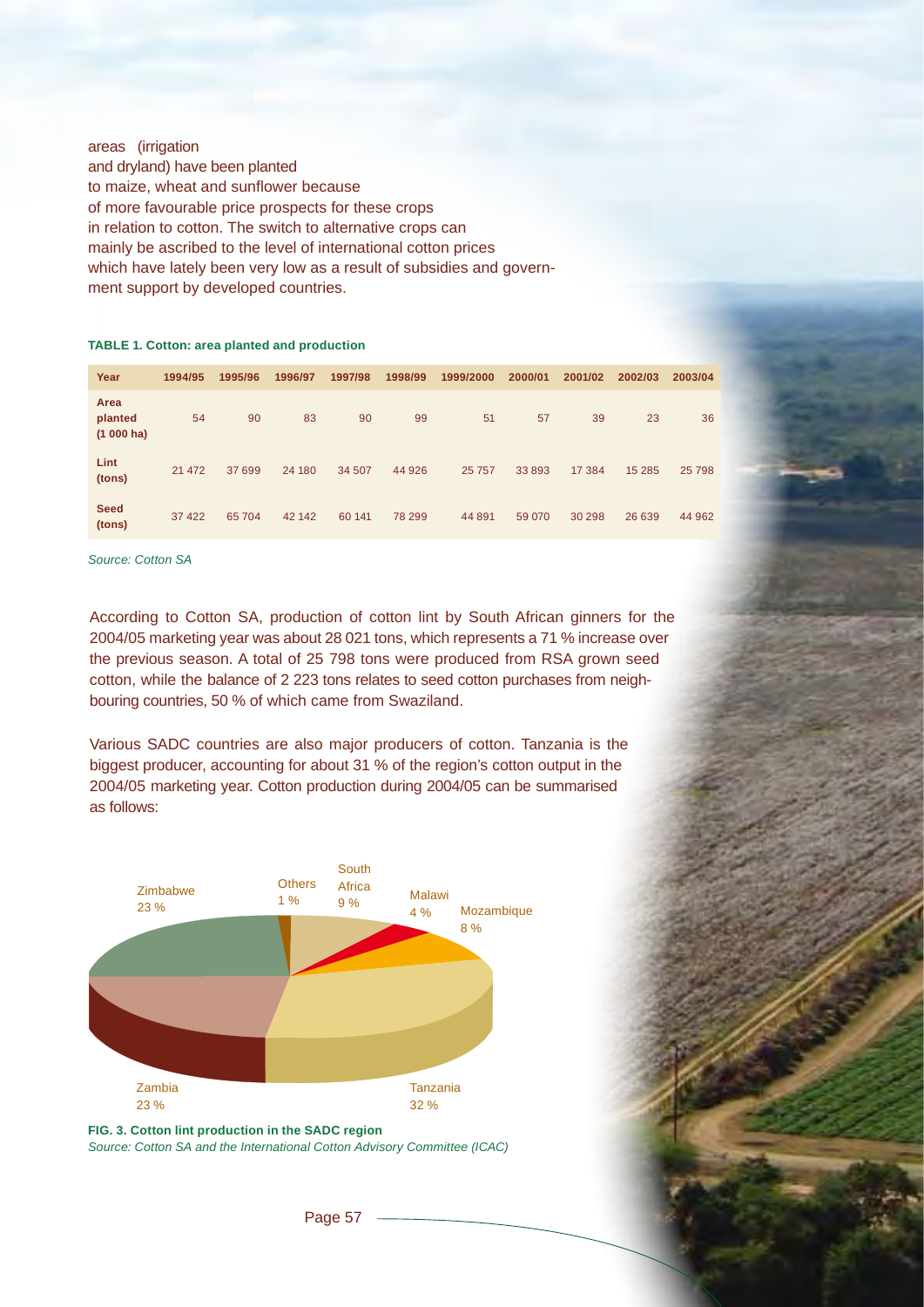#### 1.3 Employment

The primary cotton industry employs on average an estimated 58 950 seasonal and 6 550 permanent workers which could increase to 154 215 seasonal and 17 135 permanent workers should local cotton production increase to 74 000 tons annually, or in a scenario where small-scale farmers produce 27 % of the crop of 74 000 tons of cotton lint, an increase of 112 534 seasonal and 12 504 permanent workers, as well as an additional 11 533 small farmers can be expected.

#### **2. MARKETING STRUCTURE**

#### 2.1 Domestic market and prices

The slow take-up process of local cotton since January 2004 creates tremendous cash flow problems for both farmers and ginners. For example, during the 2004/05 marketing year only 17 080 tons or 59 % of the local cotton crop was taken up by the spinners by 31 December 2004, with ginners' stocks representing the remaining 40 %.





Over the past few seasons, cotton production in South Africa has been declining (see Fig. 4) mainly because of the low level of international cotton prices owing to subsidies and government support by developed countries which are creating serious distortions in the international market. In the 2002/03 production year, local production reached the lowest level in ten years mainly owing to the more attractive returns from competing crops and the dry conditions during planting and, more important, owing to the fact that international prices reached very low levels a year before as a result of government measures affecting cotton production and trade.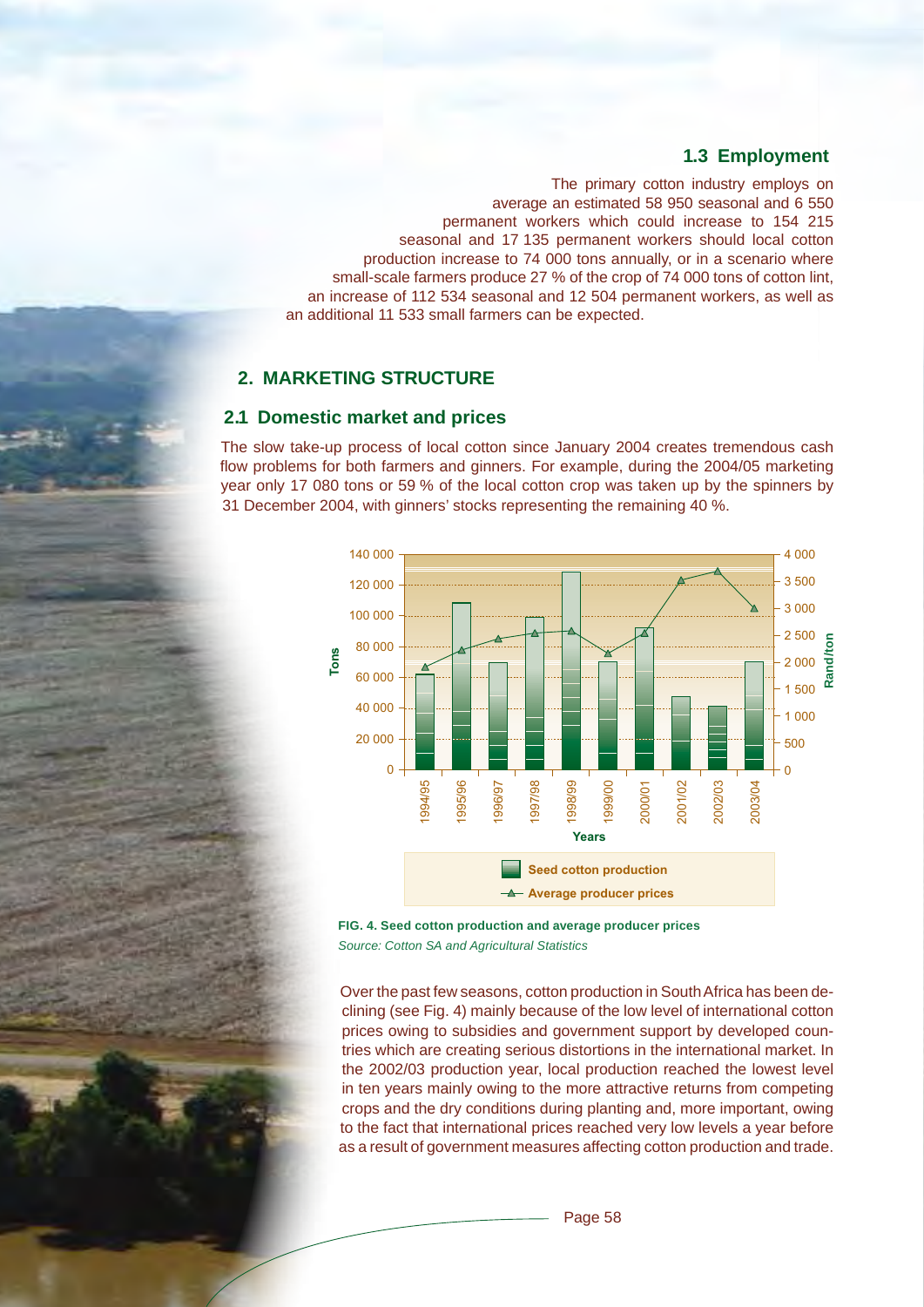#### 2.2 Imports

In terms of the SADC FTA (Free Trade Agreement) cotton can be imported free of duty since January 2004. Some SADC countries are substantial producers of cotton with a total production of about 320 000 tons of lint (SA included) in the 2004/05 marketing year, more than twice the total SADC consumption and twelve times the South African production for that year. These countries are very competitive producers of cotton and South Africa is a logical market for them. During the 2004/05 marketing year 92 % of South African cotton import was from SADC countries.

South Africa is a net importer of cotton lint and between 40 to 60 % of its cotton needs is imported annually. Fig. 5 outlines cotton imports into South Africa for the past ten marketing seasons.



FIG. 5. Cotton imports

**Source: Agricultural Statistics** 

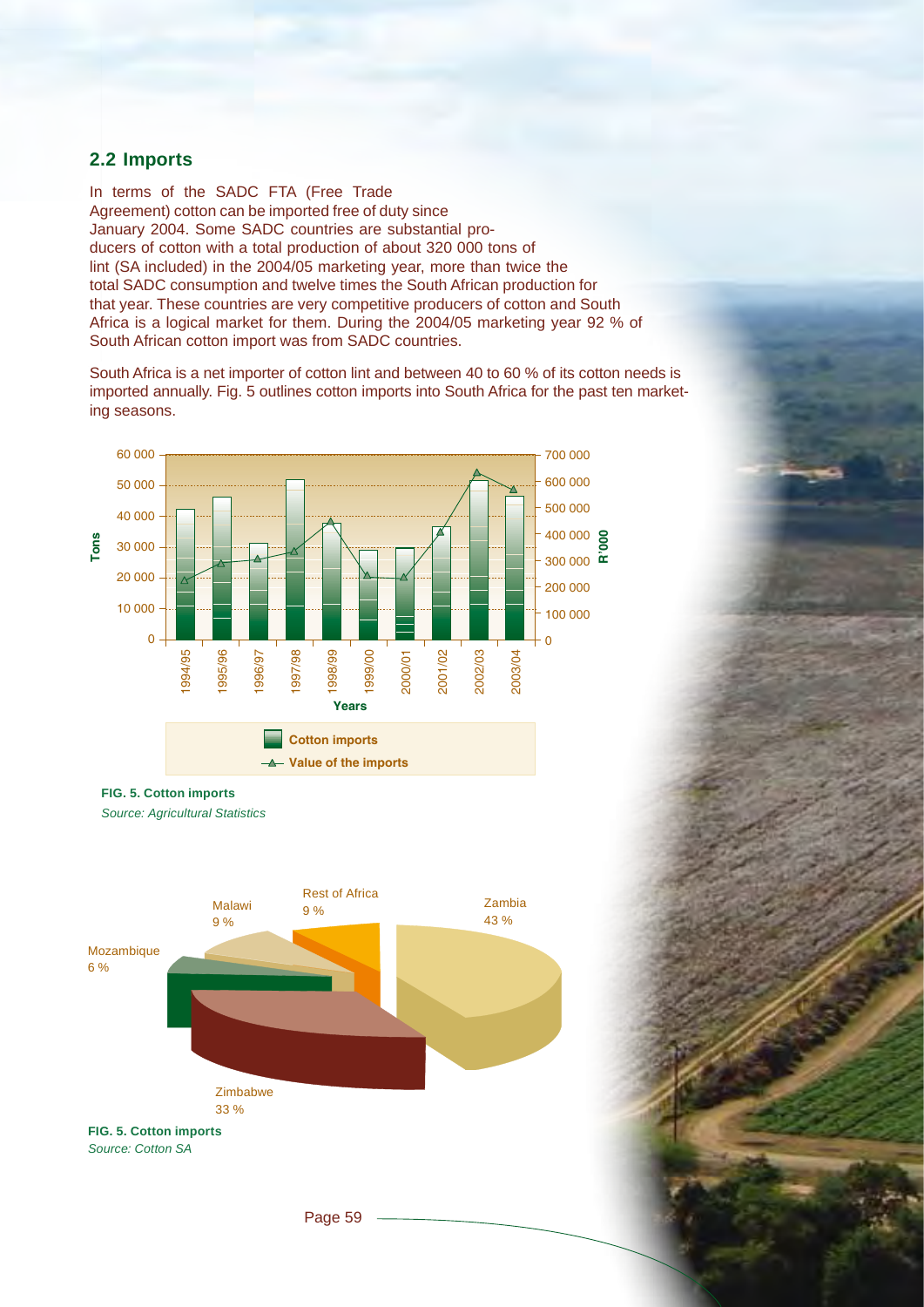As can be seen from Fig. 5, the greatest quantities of cotton are imported from Zambia and Zimbabwe (about 75 % of imports). The stronger Rand compared to the US\$ in relation to the weaker SADC currencies contributes to the fact that cotton from SADC can be discounted in the South African market, thereby making the local crop less attractive to take up. Growers in Zambia and Zimbabwe are paid considerably lower prices than South African growers and therefore ginners in these countries can be aggressively competitive when selling to the South African market. Many SADC governments are also providing some or other form of support to their cotton-growing sectors.

## **2.3 Processing**

There are currently nine ginneries in South Africa. Seed cotton is either sold by the grower to a ginner who gins the cotton and sells the cotton lint for his own account to spinners (and the seed to processors), or the grower does not sell his seed cotton to the ginner but contracts the ginner to gin it on his behalf on payment of a ginning fee (some growers also own their own gins). In this case the cotton lint and seed remain the property of the producer, who then either markets it himself or contracts the gin or someone else to market the cotton lint (or seed) on his behalf. Cotton seed processors use the seed to manufacture animal feeds and the spinners use the cotton lint to spin yarn. Weavers and knitters use the yarn to deliver a vari-



ety of products such as textiles, towels, denim, canvas, furnishings, etc.

The major products of cotton lint are weaving yarns (used for towelling, denim, sheeting, etc.) and knitting yarns (used in knitted fabrics for Tshirts, underwear, etc.). Major products produced from cotton seed are meal (used in cake/meal for flour, feed and fertiliser); oil (used in soaps, explosives, etc.), hulls (used for feed, fertiliser, synthetic rubber, etc.), linters (used in pulp, medical appliances, yarns and felts) and planting seed.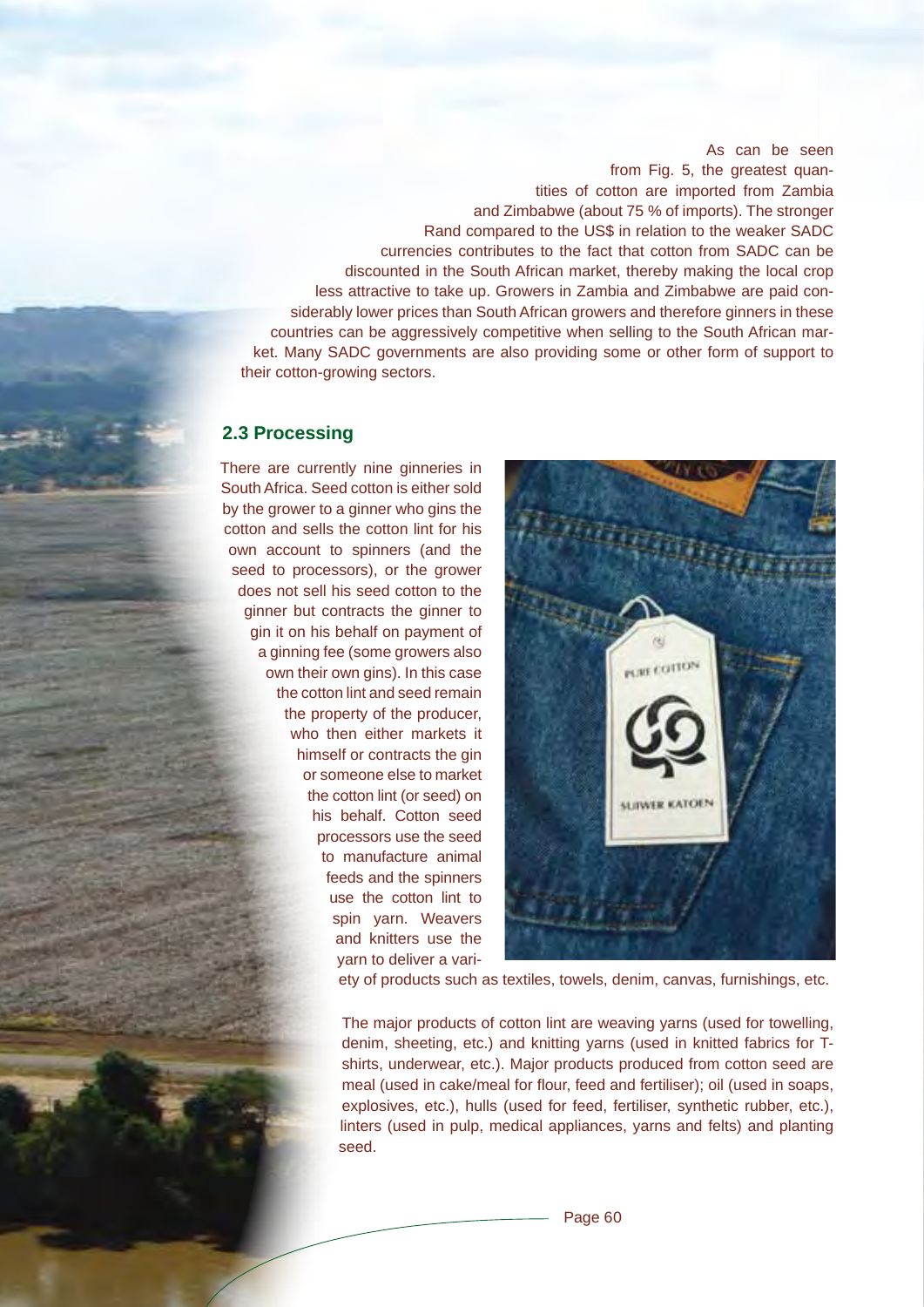## **2.4 Marketing arrangements**

Seed cotton is ginned by the cotton gins where the seed is separated from the fibre—the ginning process. The purchase of seed cotton takes place in terms of the grading standards applicable to hand-picked and machine-picked cotton and linked to the South African Grading Standards for lint. The latter serves as a norm for the sale of the cotton lint. In the event of any disputes arising during the delivery of the seed cotton that cannot be resolved to the satisfaction of both parties, the Quality Control Department of Cotton SA is accepted as an impartial body in the role of arbitrator.

In the event of a dispute that may arise during the delivery of cotton lint, international organisations such as the Liverpool Cotton Association and the Bremen Cotton Exchange will fulfil this role.

The following organogram (Fig. 6) provides a complete explanation of the various stakeholders involved in the cotton industry:

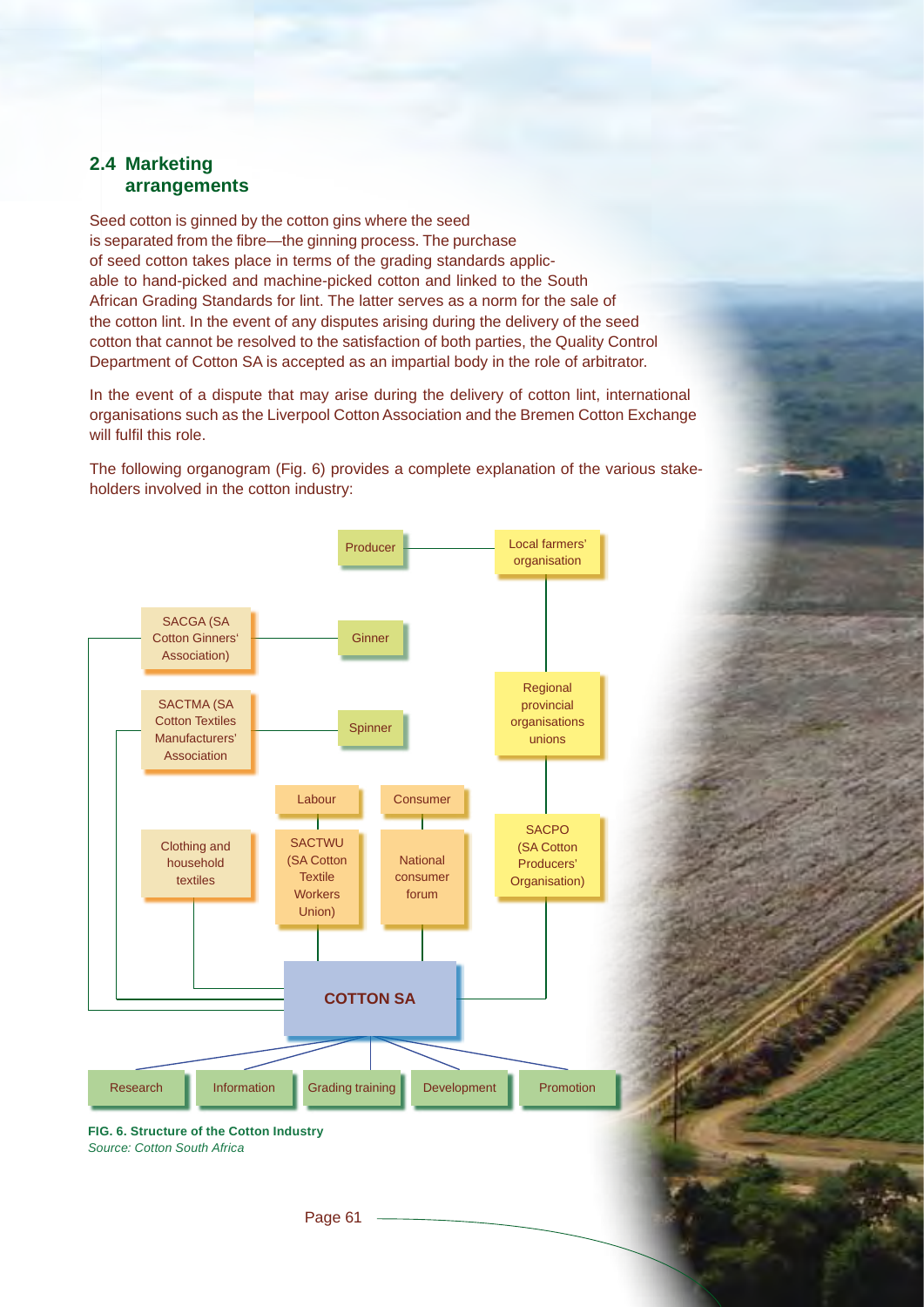**3. MARKET VALUE CHAIN**



Page 62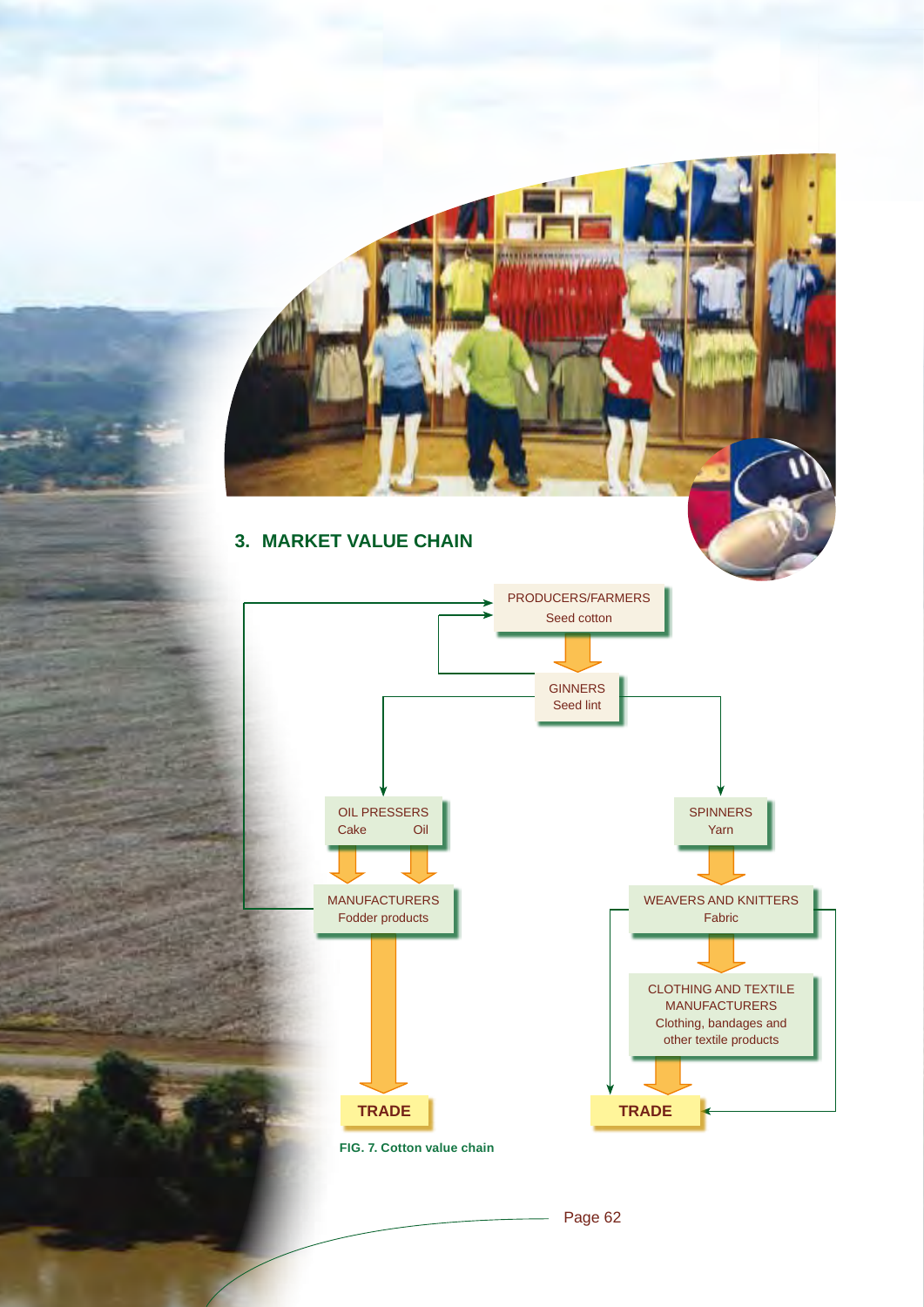#### **3.1 Role of tariffs in the value chain**

There is no restriction on the importation of cotton, however, a duty on imported cotton lint of R1,60 c/kg is payable. This duty is, however, in terms of the SADC Free Trade Agreement (FTA) not applicable to cotton lint imports from within SADC. The full duty of R1,60 c/kg of cotton lint is still applicable to imports from outside the SADC, in respect of imports that do not qualify under the WTO minimum market access provision.

## **4. EMPOWERMENT ISSUES AND TRANSFORMATION in the SECTOR**

South Africa's cotton growers together with the input suppliers, output processors and the Department of Agriculture have developed a Strategic plan for the South African cotton sector with the following objectives: broadening participation to enable developing farmers to contribute on average 25 % of the national crop by 2007 and 35 % by 2014, raising productivity by training at least 60 % of developing farmers by 2007 and by improving research, extension services and transfer of technology.

A cotton gin has been commissioned by cotton farmers in the Vaalharts irrigation area during 2004. The gin is a joint venture between IDC and cotton farmers with a BEE component of at least 25 % reserved for workers and emerging farmers.

Makhathini Cotton Company in KZN is also a BEE firm with 65 % black empowerment shareholding.

The Cotton Project in the Eastern Cape is a joint initiative by the Eastern Cape Development Corporation and Da Gama Textiles. It involves more than 340 farmers from Addo, Tyefu, Middeldrift, Keiskammahoek, Qamata, Kat River and the Karoo.

## **5. BUSINESS OPPORTUNITIES AND CHALLENGES**

- The fact that South Africa is a net importer of cotton indicates that there is scope for substantial increases in production without fear of creating surpluses. As cotton is a summer crop cultivated on the same land as maize, many areas which are currently under maize can be switched to cotton, which would not only lessen South Africa's dependence on cotton imports but will also contribute to alleviating the overproduction which occurs in the maize industry at various times. In this respect it should also be noted that because of cotton's drought tolerance, it is much more suited for marginal agricultural lands than maize.
- Domestic support and export subsidies provided by governments of many cotton-producing countries create serious distortions in the international market. This factor, together with the strength of the Rand against the Dollar and combined with uncertain weather conditions, has placed serious pressure on domestic cotton production in recent years. International markets for cotton and derived products remain distorted because of the huge volumes of trade and production-distorting support granted to cotton producers mainly in the USA, China and the European Union.
- The South African cotton production industry is also facing strong import competition from SADC countries. About 75 % of cotton lint imports during the 2004/05 season originated from Zimbabwe and Zambia.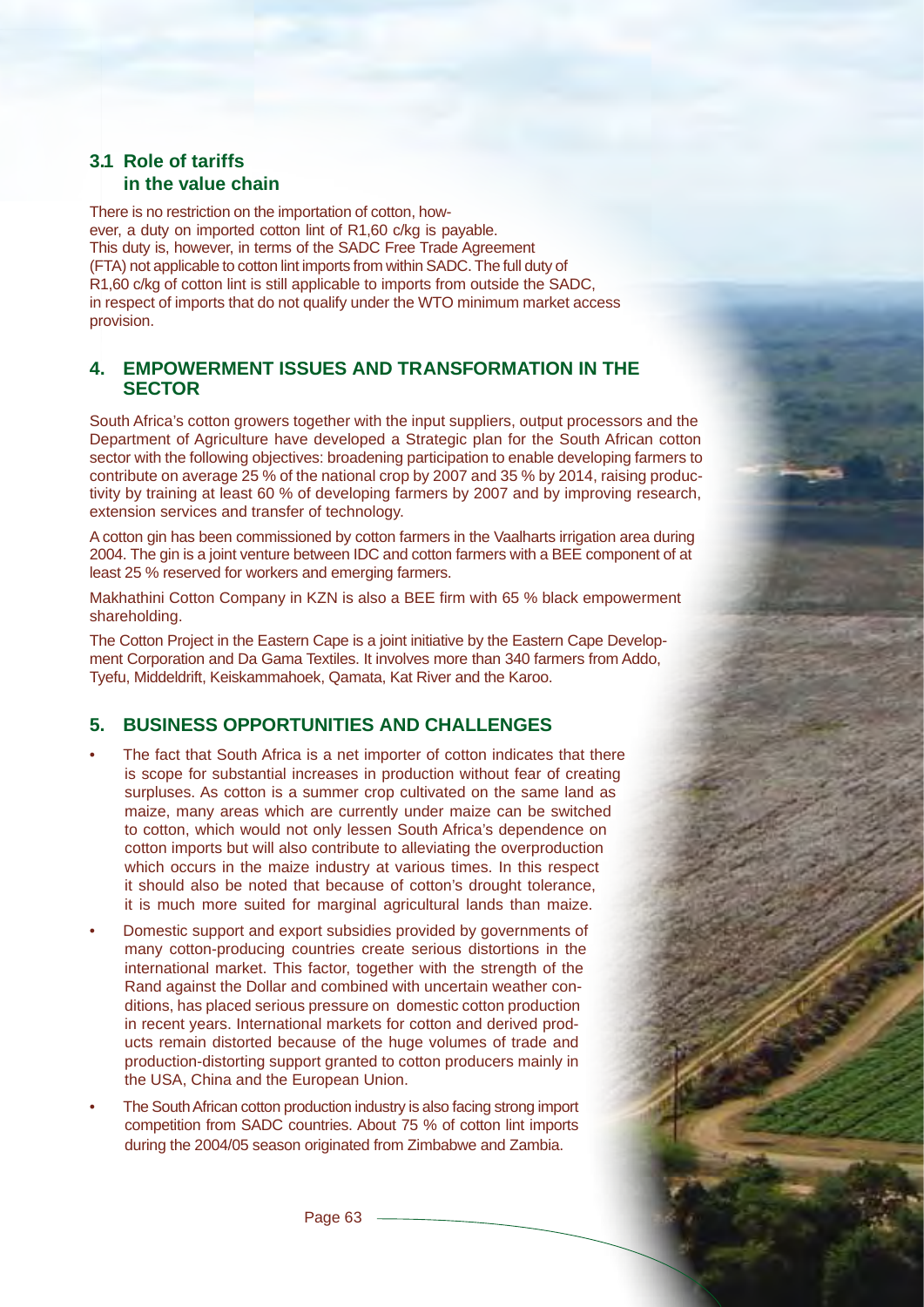

#### **6. GINNERIES**

#### **Clark Cotton**

P.O. Box 7787, Johannesburg 2000 Tel: (011) 726 7210 Fax: (011) 726 2715 E-mail: mleroux@afgri.co.za

#### **NSK (Noordelike Sentrale Katoen)**

P.O. Box 1285, Mokopane 0600 Tel: (015) 491 2267/8/9 Fax: (015) 491 6901 E-mail: ghefer@worldonline.co.za

#### **Orange Co-op Ltd**

P.O. Box 49, Upington 8800 Tel: (054) 334 0015<br>Fax: (054) 334 0173  $(054)$  334 0173

#### **Makhathini Cotton (Pty) Ltd**

Room 203, Musgrave Park 18 Musgrave Road, Durban 4001 Tel: (035) 572 5319 E-mail: Derek@makcotton.co.za

#### **NC Cotton Ginnery (Pty) Ltd**

P.O. Box 38, Marydale 8910 Contact: Matheus Maree Tel: (053) 482 5211 E-mail: wilkotb@xsinet.co.za

#### **Weipe Cotton Gin**

P.O. Box 505 Musina 0900

Page 64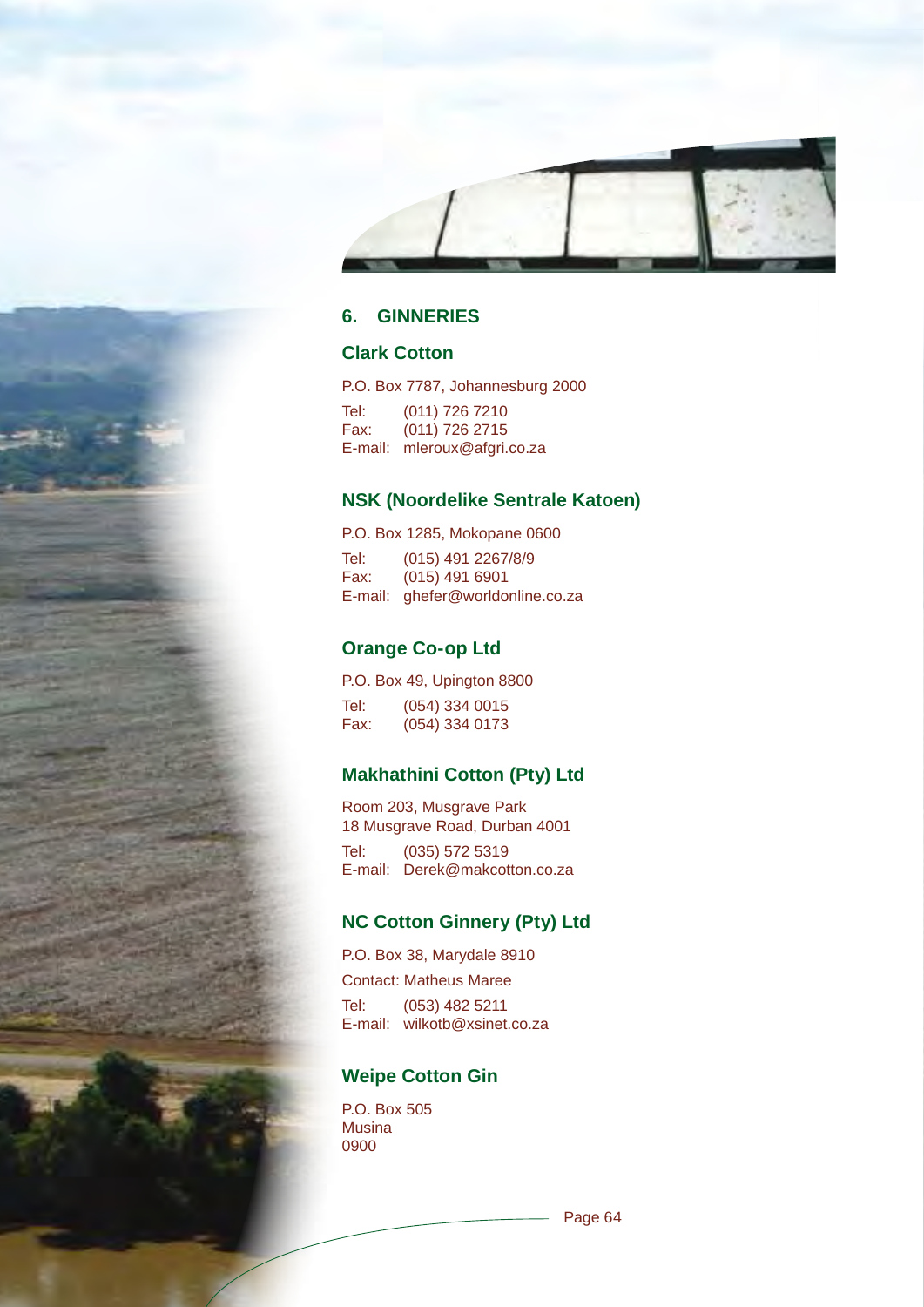

Contact: Mr H. Willemse

Tel: (015) 533 3016/7/8 Fax: (015) 533 3018/9 E-mail: hanaline@limpopo.co.za

## **Vaalharts Cotton**

P.O. Box 1018, Hartswater 8571 Contact: Mr Stan Rudman Tel: (053) 474 0115 E-mail: stanrudman@xsinet.co.za

## **Loskop Cotton (Pty) Ltd**

P.O. Box 321, Marble Hall 0450 Contact: Mr Jannie Terblanche Tel: (013) 261 1621

Fax: (013) 261 2732 E-mail: rossvan@mweb.co.za

## **Da Gama Cotton Gin Co.**

P.O. Box 23, Adelaide 5760 Contact: Mr Adam van der Westhuizen Tel: (046) 684 0284 Fax: (046) 684 1552 E-mail: adamw@dagama.co.za

# **7. AcknowledgementS**

## **South African Cotton Producers' Organisation (SACPO)**

P.O. Box 912232, Silverton, Pretoria 0127

Tel: (012) 804 1462 Fax: (012) 804 8616 E-mail: enquiries@cottonsa.org.za